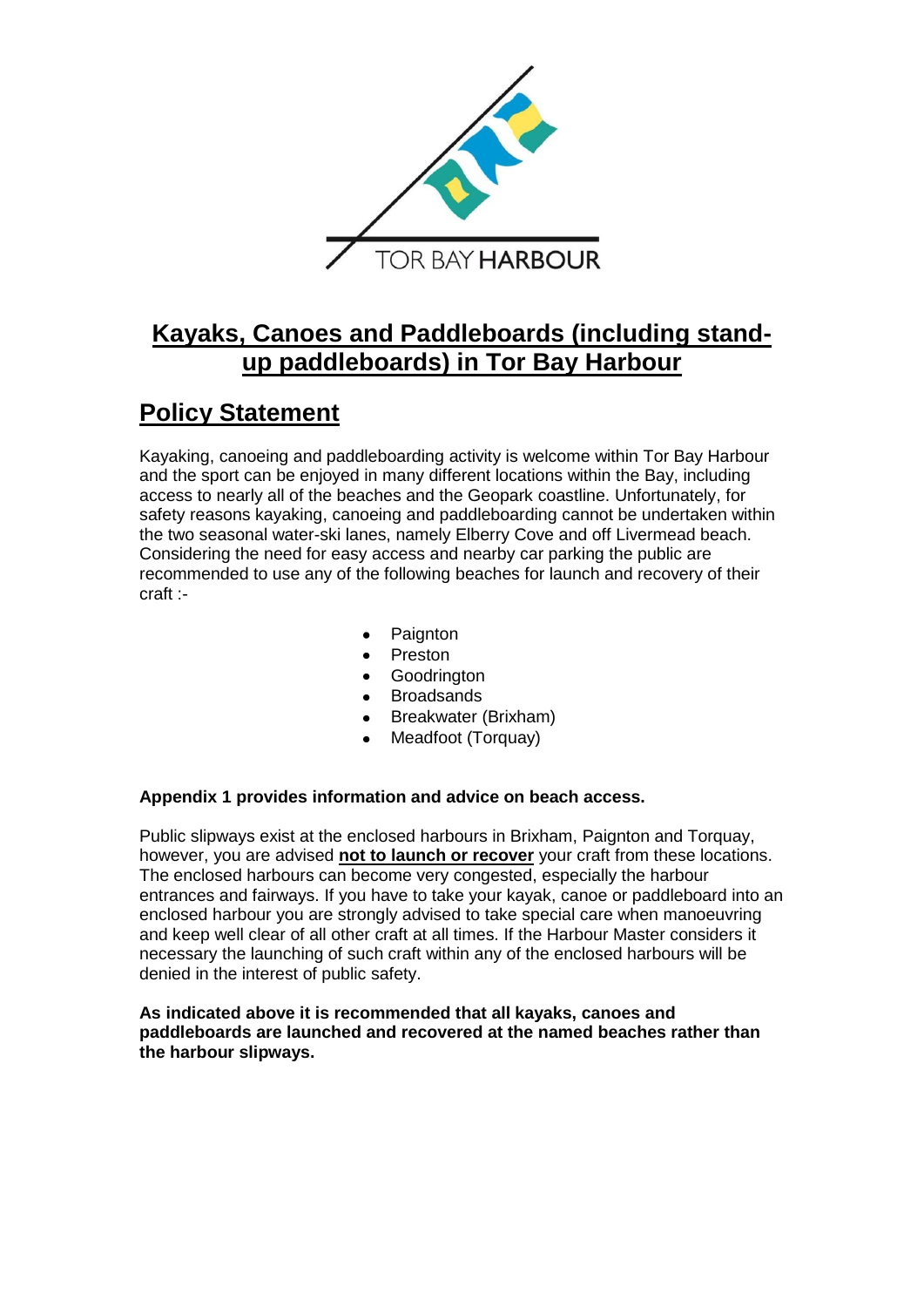#### **General Advice and Policy**

The users of kayaks, canoes and paddleboards are reminded that they are responsible for their own safety and for any others who are in or on their craft. Always think about safety first when using your craft. In general terms you should be familiar with the local boating activity and obey harbour bye-laws and regulations.

Chose your equipment carefully and undertake suitable training on how it should be used. Make sure your kayak, canoe or paddleboard is in good working condition and dress appropriately for the prevailing conditions. Include extra clothing and provisions to allow for changes in the weather, no matter how nice the day appears. There is an increased risk of hyperthermia during winter months. Anyone who wishes to paddle during the colder months is strongly encouraged to wear appropriate cold weather gear. e.g. wet suits or dry suits.

Environmental conditions can overwhelm even the most adept swimmers. Users should know the water and weather conditions before going out into the Bay. Tide tables are available through a variety of sources, including the Harbour Offices at Torquay, Brixham and Paignton. Wind is a powerful factor in paddle sports. Remember that if you start paddling with the wind, the return leg will take much more time and effort. Be sure to conserve enough energy for when you go back the other way. Canoes and kayaks are often swamped by rough seas on windy days. Prepare for sudden wind and weather changes at any time.

Tor Bay Harbour Authority strongly discourages immersion escape techniques unless under the supervision or guidance of experienced kayakers or kayak organisations.

Please enjoy the diverse wildlife and our wonderful Geopark, but do not disturb any of the wildlife or natural land features. Do not approach wildlife so closely that it interrupts their natural behaviour. Please do not feed the wildlife. Kindly take all your litter home or dispose of it at an appropriate location ashore.

Invasive alien aquatic plants and animal species in some UK and overseas waters could be transferred to other waters on wet or damp canoes and equipment. These species could seriously damage our native species and ecosystems. Ensure you **Clean and Dry** your canoes, your clothing and associated equipment such as ropes, fishing tackle etc after use. Further advice can be found at: [http://www.canoe-england.org.uk/waterways](http://www.canoe-england.org.uk/waterways-and-environment/environmental-good-practise-/canoeing-on-the-sea-/)[and-environment/environmental-good-practise-/canoeing-on-the-sea-/](http://www.canoe-england.org.uk/waterways-and-environment/environmental-good-practise-/canoeing-on-the-sea-/)

The Harbour Authority strongly encourages kayakers, canoeists and paddleboarders to limit their paddling to daylight hours. Guard against sunburn and sunstroke. Wear a hat and use a sunscreen with a high rating. Ensure you take along an adequate water supply.

No person is permitted to use a vessel, which includes all kayaks, canoes and paddleboards, in Tor Bay Harbour whilst under the influence of drugs or alcohol. For your own safety you must not paddle adjacent to a passenger ferry embarkation facility or any other commercial berth within Tor Bay Harbour limits. Canoeists, kayakers and paddleboarders *will* encounter leisure boats and are strongly advised to purchase a VHF radio for communicating with other craft.

All kayakers, canoeists and paddleboarders are asked to give proper consideration to all other users of Tor Bay Harbour, especially swimmers.

The Harbour Authority would strongly advise all kayakers, canoeists and paddleboarders to stay close to the shore and where possible avoid open water where you are likely to encounter larger and faster craft. Due to size and profile, these sorts of craft can be easily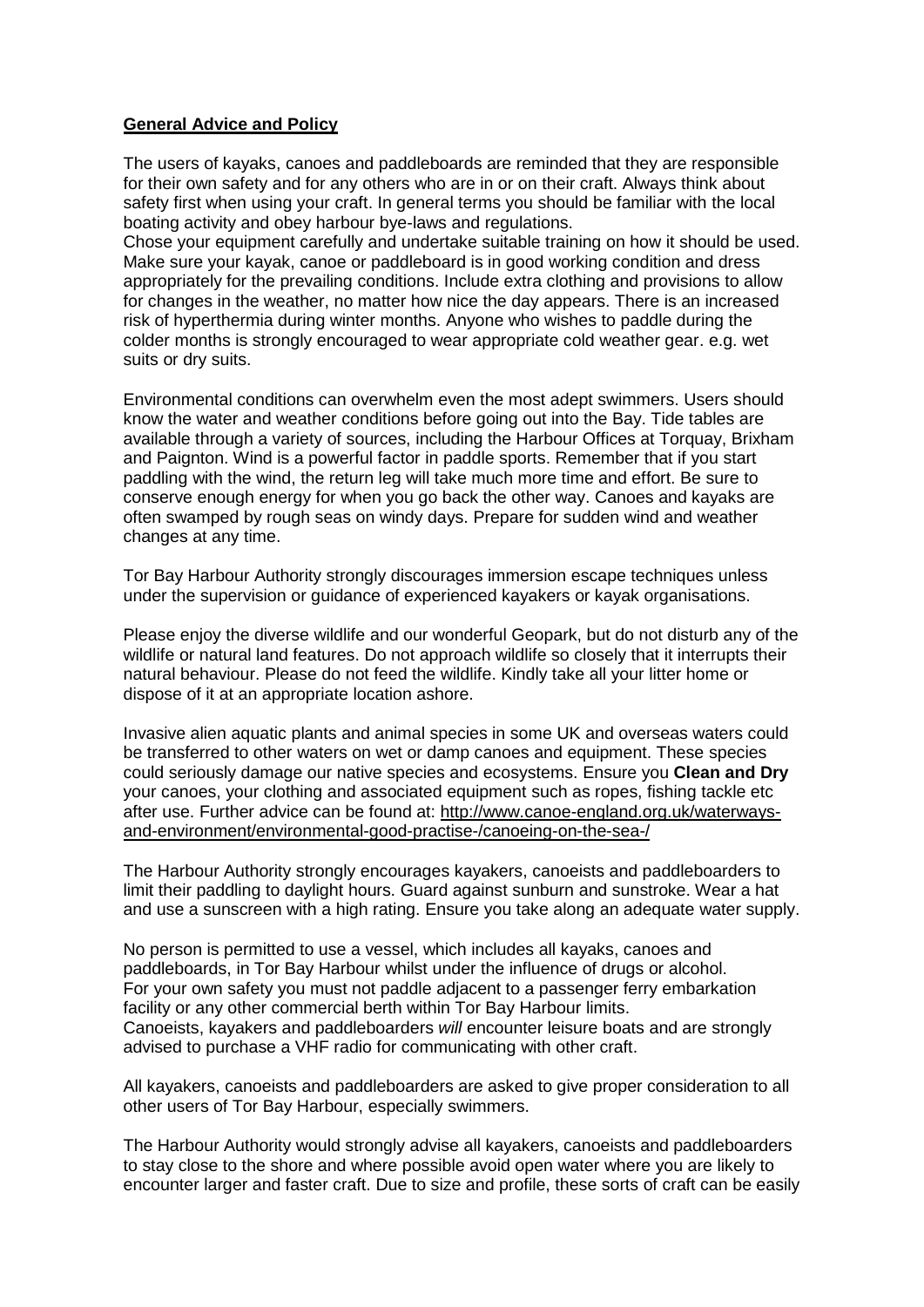missed by larger vessels. If a collision did occur you would almost certainly come off worst so it's in your own interest to avoid these situations.

# **Safety**

Tor Bay Harbour Authority has consulted with the Sea Safety Team at the Royal National Lifeboat Institution (RNLI) and Canoe England, who would join us in providing you with the following safety advice :-

- Undertake suitable training in how to use all of your equipment
- Learn and practise techniques to get back onboard your canoe/kayak/paddleboard should you capsize
- Check the weather and tides before going to sea
- Ensure you are a confident swimmer and can swim a minimum of 50m in open water
- Ensure your kayak, canoe, board and equipment are well maintained and ready for the water
- Check your craft has integral buoyancy fitted, the hatches and drain plugs are secure and watertight, the paddle is in good condition, seat is firmly attached and all gear is secured safely
- Wear a suitable and approved buoyancy aid or personal flotation device (PFD)
- Ensure your PFD fits correctly and all the straps are done up securely; use crotch straps if fitted
- Wear suitable clothing for the season and conditions, such as a suitable wetsuit/drysuit and layered clothing; wear a hat and gloves in cold conditions
- Where practicable your paddle should be leashed to your kayak, canoe or board
- Carry a suitable means of calling for help.
- Radio, a mobile phone in a water proof bag as backup and/or a selection of flares
- Take a drink and snack with you (energy bars, dried fruit, nuts, chocolate)
- Whenever possible paddle in a group recommended minimum of 3
- Tell someone back on land where you are going and what time you will be back
- Operate within your personal ability, that of your group and of the equipment you carry.

# **If you are going beyond sheltered waters**

- Advise the Coastguard of your planned journey
- Sign up to the Coastguard's Voluntary Safety Identification Scheme (CG66)

# **You should also consider carrying the following items :-**

- A waterproof GPS (Global Positioning System)?
- A waterproof map/compass
- A waterproof watch
- A waterproof torch why
- A basic first aid kit
- A tow rope
- Sun cream, sunglasses and a sun hat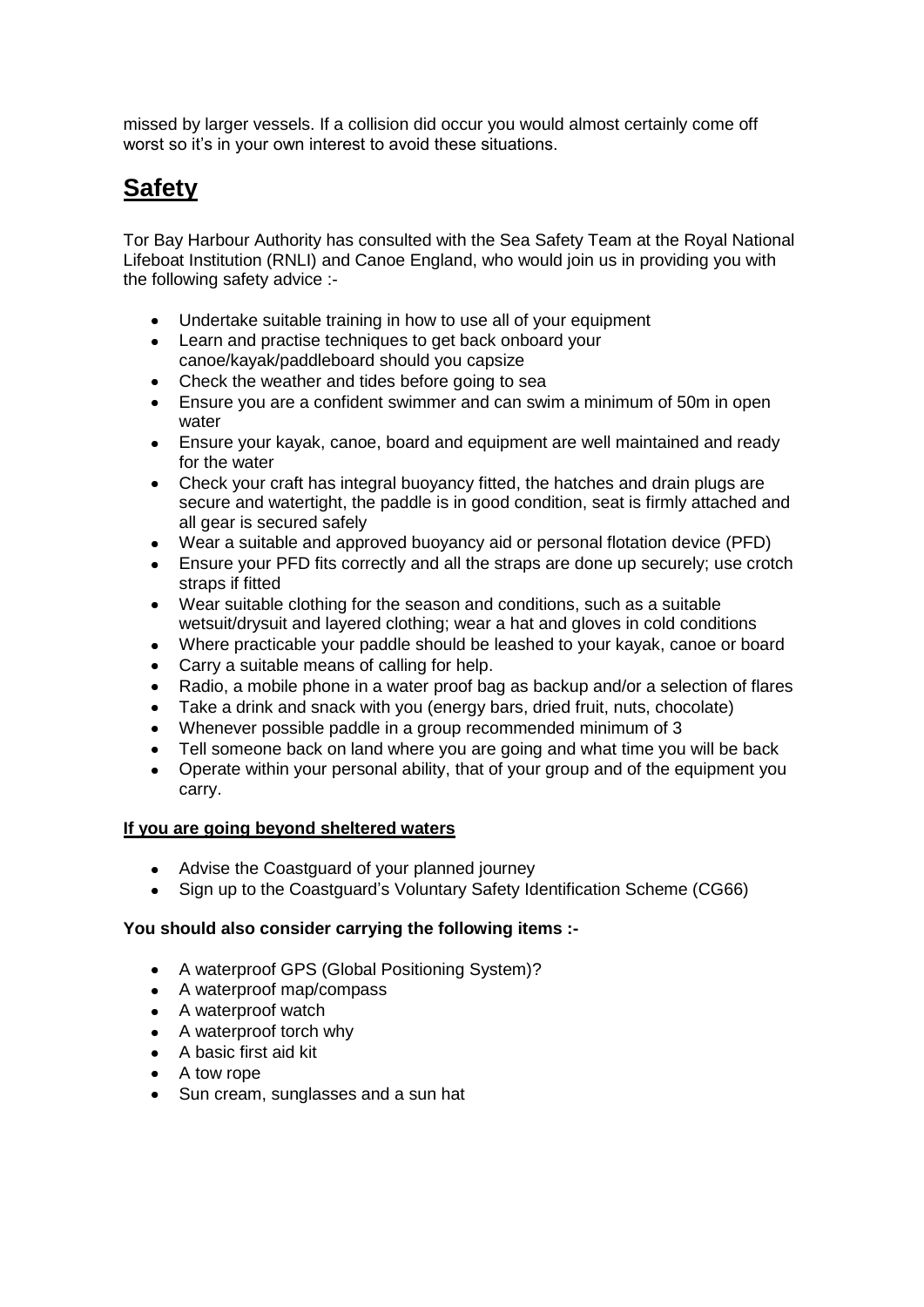### **When Canoe/Kayak Fishing in addition to the general safety advice above you should also consider:-**

- Do not overload your boat with fishing kit it is harder than you think to right a  $\bullet$ boat with lots of kit on deck
- Keep the re-entry zone clear of equipment and have a plan for re-entry
- Make sure you have a knife accessible to clear tangled lines
- Leash anything you aren't prepared to lose to your craft
- Anchoring is the most hazardous part of canoe/kayak fishing; you should undertake training in the equipment used, including a suitable anchor trolley and quick release system, and the procedures for safe anchoring. Paddlers should only anchor within environments they are comfortable with
- When securing to pot buoys use a quick release system
- Especially when fly fishing wear glasses and a hat
- Take home all unwanted tackle and litter

# **Additional safety items you may wish to consider in case of emergencies :-**

- 360° white navigation light (torch)
- Head torch with spare batteries
- Chemical light sticks
- Reflective tape on your craft and personal flotation device (PFD)
- Dry bag
- Neoprene gloves
- Windproof matches/lighter

# **Emergency procedures and calling for help**

Use VHF channel 16 for emergencies. "MAYDAY" is used for immediate distress only. If you are in trouble but not in immediate danger, use the phrase "PAN PAN".

Tor Bay Harbour staff will monitor VHF channel 14 during most day light hours. Call 'Brixham Harbour', 'Torquay Harbour' or 'Paignton Harbour'.

This document has been produced with the grateful assistance of the RNLI and Canoe England.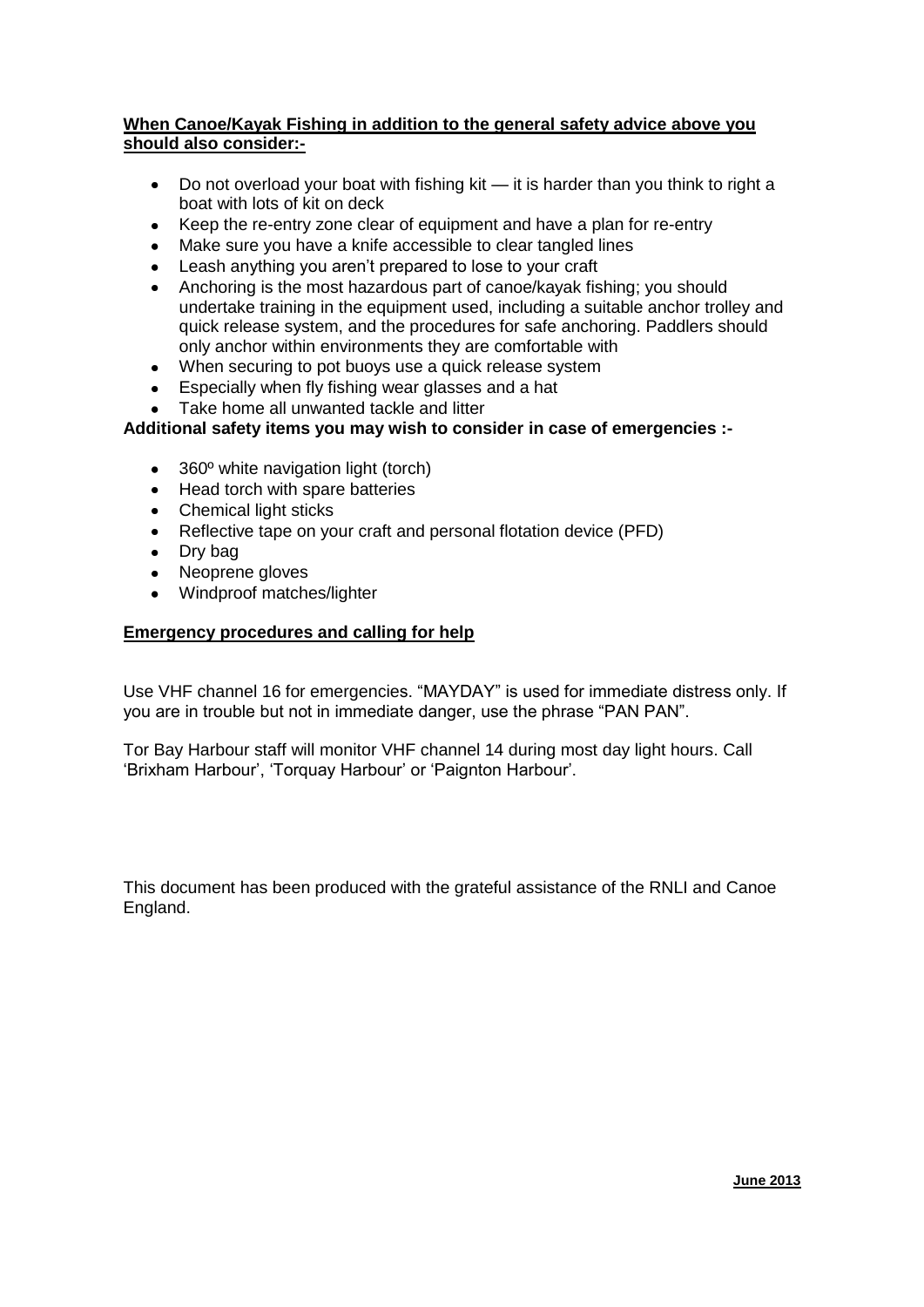# **Appendix 1**

### **Beach Information and Access Advice**

### **Paignton**

There is no vehicle access to Paignton promenade during the summer season but there is a drop off only point (no parking) adjacent to Paignton Pier. No trailers are to be parked or left chained up on the promenade under any circumstances; any that do will attract a fixed penalty notice. Trailers must be returned to a car park where the appropriate fee is to be paid. During the winter season there is vehicle access to the promenade, and parking is allowed on payment at the pay and display machines. Kayaks, canoes and paddleboards should therefore be carried by hand from the drop off point to the beach; consideration should be given to other beach users you're your craft are on shore and any instructions from the Beach Manager should be followed.

# **Preston**

There is no vehicle access to the promenade at Preston at any time of the year; although there is parking on Marine Drive. Kayaks may be dropped off and vehicles and trailers can use the on street parking or taken to the pay and display car park at Colin Road. Kayaks, canoes and paddleboards should therefore be carried by hand from the drop off point to the beach; consideration should be given to other beach users you're your craft are on shore and any instructions from the Beach Manager should be followed.

### **Goodrington**

There is no vehicle access to the promenade at Goodrington during the summer, but in the winter season there is limited access and parking available at South Sands. No trailers are to be parked or left chained up on the slipway or promenade under any circumstances. There is a drop off point for summer use. Kayaks, canoes and paddleboards should therefore be carried by hand from the drop off point to the beach; consideration should be given to other beach users you're your craft are on shore and any instructions from the Beach Manager should be followed.

### **Broadsands**

There is no vehicle access to the promenade at any time but there is ample pay and display parking close to the beach. Kayaks, canoes and paddleboards should therefore be carried by hand from the drop off point to the beach; consideration should be given to other beach users you're your craft are on shore and any instructions from the Beach Manager should be followed.

### **Breakwater (Brixham)**

This car park is too small to accommodate trailers, so permission should be sought and/or alternative arrangements made. Kayaks, canoes and paddleboards should therefore be carried by hand from the drop off point to the beach; consideration should be given to other beach users you're your craft are on shore and any instructions from the Beach Manager should be followed.

### **Meadfoot (Torquay)**

There is on street parking close to the slipway, and a small car park at the north eastern end and another above the beach chalets at the western end. No trailers are to be parked or left chained up on the slipway under any circumstances. Kayaks, canoes and paddleboards should therefore be carried by hand from the drop off point to the beach; consideration should be given to other beach users you're your craft are on shore and any instructions from the Beach Manager should be followed.